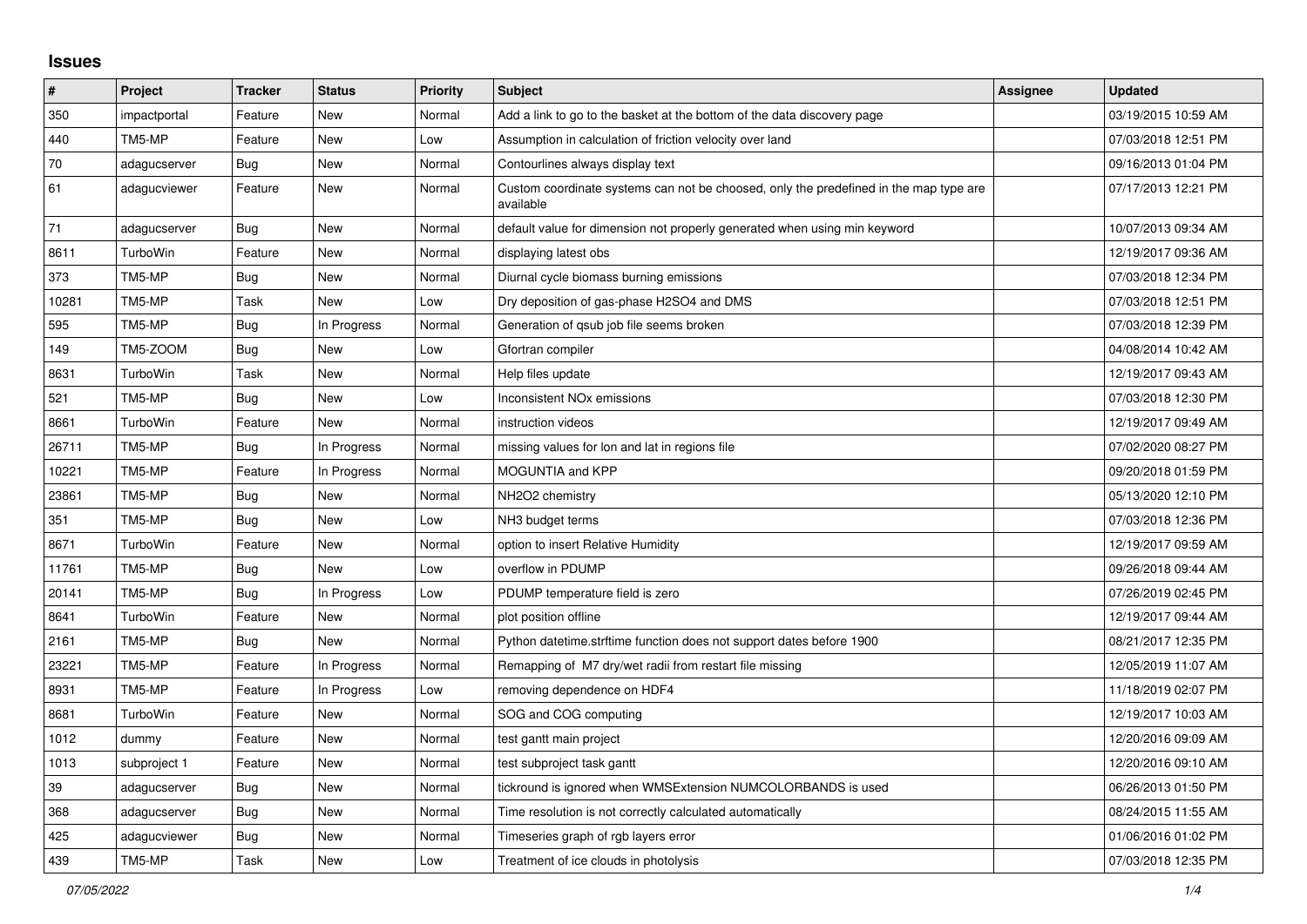| $\vert$ # | Project      | <b>Tracker</b> | <b>Status</b> | <b>Priority</b> | <b>Subject</b>                                                                                             | <b>Assignee</b> | <b>Updated</b>      |
|-----------|--------------|----------------|---------------|-----------------|------------------------------------------------------------------------------------------------------------|-----------------|---------------------|
| 24611     | TM5-MP       | <b>Bug</b>     | New           | High            | Typos in cb05 ebischeme                                                                                    |                 | 02/11/2020 10:35 AM |
| 8651      | TurboWin     | Feature        | <b>New</b>    | Normal          | update to WMO cloud atlas                                                                                  |                 | 12/19/2017 09:46 AM |
| 12101     | TM5-MP       | Feature        | New           | Low             | Updating Corner halo grid boxes                                                                            |                 | 10/10/2018 03:39 PM |
| 38        | adagucviewer | Bug            | New           | Normal          | When reusing a link create with the "Create a Link" menu item, the legend is not<br>displayed              |                 | 06/19/2013 01:44 PM |
| 8621      | TurboWin     | Feature        | New           | Normal          | WOW upload                                                                                                 |                 | 12/19/2017 09:42 AM |
| 349       | impactportal | <b>Bug</b>     | Resolved      | High            | WPS for simple indices fails with SAX Exception                                                            |                 | 03/19/2015 09:44 AM |
| 26031     | TM5-MP       | <b>Bug</b>     | New           | Normal          | Wrong rate for KOHHNO4                                                                                     |                 | 05/13/2020 12:10 PM |
| 94        | impactportal | <b>Bug</b>     | <b>New</b>    | Normal          | [Account] Handle OpenID problem                                                                            |                 | 10/10/2013 10:22 AM |
| 86        | impactportal | Feature        | <b>New</b>    | Normal          | [Account] Keep history of what has been processed                                                          |                 | 10/10/2013 10:22 AM |
| 93        | impactportal | Feature        | Resolved      | Normal          | [Basket] Add a "Get All" button to retrieve all items at once                                              |                 | 03/19/2015 09:56 AM |
| 91        | impactportal | Feature        | New           | Normal          | [Basket] Move Basket in menu bar                                                                           |                 | 10/10/2013 10:22 AM |
| 83        | impactportal | Feature        | Resolved      | Normal          | [Basket]Add 'Remove all' button                                                                            |                 | 03/19/2015 09:58 AM |
| 88        | impactportal | Feature        | Resolved      | Normal          | [Basket]Create widget for basket access in all portal elements                                             |                 | 03/19/2015 09:56 AM |
| 85        | impactportal | Feature        | New           | Low             | [Basket] Enable grouping of data in datasets                                                               |                 | 10/10/2013 10:22 AM |
| 84        | impactportal | Feature        | Resolved      | Normal          | [Basket]Enable sorting on basket                                                                           |                 | 03/19/2015 09:57 AM |
| 77        | impactportal | Feature        | New           | Normal          | [Data] Provide ECLISE data in climate4impact                                                               |                 | 10/10/2013 10:22 AM |
| 73        | impactportal | Support        | Resolved      | Normal          | [ESG Security] No 'view' on data located at other ESG nodes as BADC and DKRZ                               |                 | 07/15/2014 02:10 PM |
| 37        | adagucviewer | Bug            | New           | Normal          | [EXTGUI] When refreshing a layer the layerlist is not updated                                              |                 | 06/13/2013 10:28 AM |
| 82        | impactportal | Feature        | <b>New</b>    | Normal          | [GUI] Improve error messages                                                                               |                 | 10/10/2013 10:22 AM |
| 87        | impactportal | Feature        | New           | Normal          | [Map & Plot] Enable to select multiple data from basket for plotting and mapping                           |                 | 10/10/2013 10:22 AM |
| 89        | impactportal | Feature        | New           | Normal          | [Map&Plot]Generic data selection widget                                                                    |                 | 10/10/2013 10:22 AM |
| 74        | impactportal | Feature        | New           | Normal          | [Search] Free text search: resolve on server not in browser                                                |                 | 10/10/2013 10:22 AM |
| 76        | impactportal | Feature        | New           | Low             | [Search] Group search results in folders                                                                   |                 | 10/10/2013 10:22 AM |
| 75        | impactportal | Feature        | Resolved      | Normal          | [Search]Move backend to ESGF search                                                                        |                 | 07/15/2014 02:10 PM |
| 92        | impactportal | Feature        | Resolved      | High            | [Test] Create a test environment to test new versions of climate4impact                                    |                 | 03/19/2015 09:55 AM |
| 81        | impactportal | Feature        | New           | Normal          | [Transformations] Time series plots WPS for multiple datasets                                              |                 | 10/10/2013 10:22 AM |
| 80        | impactportal | Feature        | Resolved      | Normal          | [Transformation] CDO indices calculations as WPS service                                                   |                 | 03/19/2015 10:04 AM |
| 90        | impactportal | Feature        | New           | Normal          | [Use cases] Precoocked data selection widget with use case data                                            |                 | 10/10/2013 10:22 AM |
| 28421     | PyCAMA       | Support        | New           | Normal          | Prepare for version 2 quality control monitoring.                                                          | Jacques Claas   | 12/01/2020 05:39 PM |
| 14161     | PyCAMA       | Support        | Feedback      | Normal          | Time dependent QC questionnaire                                                                            | Jacques Claas   | 04/28/2020 09:59 AM |
| 28431     | PyCAMA       | Support        | Feedback      | Normal          | [PyCAMA] How long should the daily reports be available once the time-dependent<br>monitoring is in place? | Jacques Claas   | 10/15/2020 10:26 AM |
| 26241     | PyCAMA       | Support        | In Progress   | Normal          | [PyCAMA] Supply list of up to 12 parameters you want to follow over time                                   | Jacques Claas   | 12/01/2020 05:34 PM |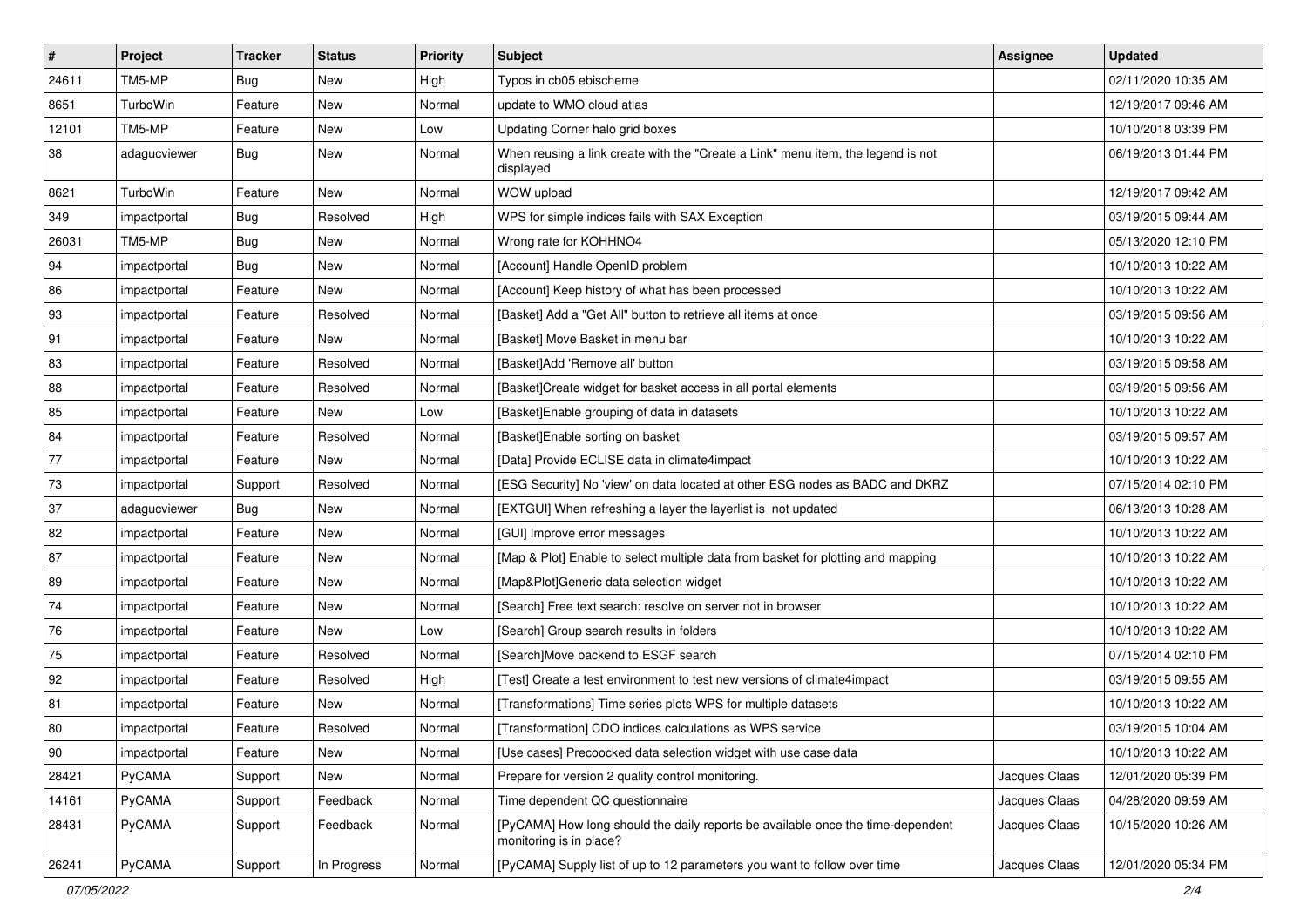| $\vert$ # | Project       | <b>Tracker</b> | <b>Status</b> | <b>Priority</b> | <b>Subject</b>                                                                                            | Assignee             | <b>Updated</b>      |
|-----------|---------------|----------------|---------------|-----------------|-----------------------------------------------------------------------------------------------------------|----------------------|---------------------|
| 26231     | PyCAMA        | Support        | New           | Normal          | [PyCAMA] Verify configuration of PyCAMA for daily extractions                                             | Jacques Claas        | 12/01/2020 05:30 PM |
| 362       | TM5-MP        | Bug            | <b>New</b>    | Normal          | Dry deposition total for agreggated NOx                                                                   | Jason Williams       | 06/24/2015 02:06 PM |
| 367       | TM5-MP        | Feature        | New           | Low             | Heterogeneous reaction rates for bulk aerosol version                                                     | Jason Williams       | 07/03/2018 12:36 PM |
| 40        | adagucserver  | Feature        | Resolved      | Normal          | Highest value in Legend is not necessarily highest value in the map                                       | Maarten Plieger      | 07/25/2014 12:06 PM |
| 210       | impactportal  | Bug            | Resolved      | Normal          | OpenID composer accepts only names from 3 characters or more                                              | Maarten Plieger      | 03/19/2015 09:52 AM |
| 161       | adagucserver  | Bug            | Resolved      | Normal          | Point datasets where the data starts with a nodata value are not displayed at all                         | Maarten Plieger      | 07/25/2014 12:46 PM |
| 62        | adagucserver  | <b>Bug</b>     | Resolved      | Normal          | Special tokens like < and > are not encoded in the GetCapabilities document                               | Maarten Plieger      | 07/25/2014 12:05 PM |
| 372       | adagucserver  | Bug            | New           | Normal          | [KDC WCS] Web Coverage Service on point data does not function correctly                                  | Maarten Plieger      | 09/09/2015 07:28 AM |
| 158       | impactportal  | <b>Bug</b>     | Resolved      | Normal          | [OPENDAP] Wrong HTTP status code when file is missing: 403 instead of 404.                                | Maarten Plieger      | 03/19/2015 09:53 AM |
| 159       | impactportal  | Bug            | Resolved      | Normal          | [WPS] When submitting a WPS job, the XML status document is sometimes not directly<br>available --> Error | Maarten Plieger      | 03/19/2015 09:52 AM |
| 15161     | PyCAMA        | Feature        | Feedback      | Normal          | Better handle wavelength calibration parameters in UPAS products                                          | Maarten Sneep        | 05/25/2020 08:49 AM |
| 558       | PyCAMA        | Feature        | In Progress   | Normal          | Coregistration                                                                                            | Maarten Sneep        | 11/06/2018 05:47 PM |
| 19181     | PyCAMA        | <b>Bug</b>     | New           | Normal          | Date reported on Input data per granule possibly incorrect for offline                                    | <b>Maarten Sneep</b> | 05/25/2020 08:27 AM |
| 35711     | PyCAMA        | Bug            | Resolved      | Normal          | Delete useless get pressures function in TM5 profile.py                                                   | <b>Maarten Sneep</b> | 03/21/2022 09:48 AM |
| 944       | PyCAMA        | Feature        | In Progress   | Normal          | Documentation of internal workings of PyCAMA                                                              | <b>Maarten Sneep</b> | 12/09/2020 11:13 AM |
| 15151     | PyCAMA        | Feature        | Feedback      | Normal          | Handling background correction parameters for SO2 and HCHO                                                | <b>Maarten Sneep</b> | 05/25/2020 08:47 AM |
| 1146      | PyCAMA        | Bug            | Feedback      | Normal          | Non-synchronized variables yield bogus results                                                            | Maarten Sneep        | 12/09/2020 10:44 AM |
| 17921     | PyCAMA        | <b>Bug</b>     | New           | Low             | O3 Histogram plots y-label                                                                                | <b>Maarten Sneep</b> | 05/25/2020 08:20 AM |
| 9311      | PyCAMA        | Feature        | New           | Normal          | Processing status & lineage as table                                                                      | <b>Maarten Sneep</b> | 05/25/2020 08:48 AM |
| 13811     | PyCAMA        | Support        | New           | Normal          | PyCAMA L2QC Reporting Bugs                                                                                | Maarten Sneep        | 04/28/2020 11:43 AM |
| 34921     | PyCAMA        | <b>Bug</b>     | Resolved      | Normal          | Requested time not covered in CTM file                                                                    | <b>Maarten Sneep</b> | 03/21/2022 09:52 AM |
| 35721     | PyCAMA        | Feature        | Resolved      | Normal          | Speed up get_profiles and get_temperature by numba                                                        | <b>Maarten Sneep</b> | 03/21/2022 10:55 AM |
| 1511      | PyCAMA        | Feature        | Resolved      | Normal          | Synchronization of variables                                                                              | <b>Maarten Sneep</b> | 08/21/2020 07:37 AM |
| 1301      | PyCAMA        | Support        | Resolved      | High            | test mixed empty/non-empty variables                                                                      | <b>Maarten Sneep</b> | 08/21/2020 07:38 AM |
| 32511     | PyCAMA        | Bug            | <b>New</b>    | Normal          | use of coregistration package in loop crashes without warning ("terminated")                              | Maarten Sneep        | 08/19/2021 11:24 AM |
| 33291     | PyCAMA        | Bug            | Resolved      | Normal          | [PDGS-ANOM-8804] Processing error on ALH                                                                  | <b>Maarten Sneep</b> | 10/05/2021 05:33 PM |
| 27221     | <b>PyCAMA</b> | Bug            | Resolved      | Normal          | [PyCAMA] crash when encountering empty files                                                              | Maarten Sneep        | 07/28/2020 01:24 PM |
| 28981     | PyCAMA        | <b>Bug</b>     | Resolved      | Normal          | [PyCAMA] Hard crash when processing NPP data                                                              | Maarten Sneep        | 11/27/2020 11:54 AM |
| 27251     | PyCAMA        | <b>Bug</b>     | Resolved      | Normal          | [PyCAMA] incompatibility with python 3.3                                                                  | Maarten Sneep        | 07/24/2020 08:23 AM |
| 30011     | PyCAMA        | Support        | New           | Normal          | [PyCAMA] Prepare release of 1.0                                                                           | Maarten Sneep        | 12/01/2021 10:49 AM |
| 27361     | PyCAMA        | Feature        | Resolved      | Normal          | [PyCAMA] record the file names of the input granules.                                                     | Maarten Sneep        | 07/29/2020 03:23 PM |
| 26171     | PyCAMA        | Feature        | New           | Normal          | [PyCAMA] Skip L3 data in concatenation tool                                                               | Maarten Sneep        | 06/02/2020 09:25 AM |